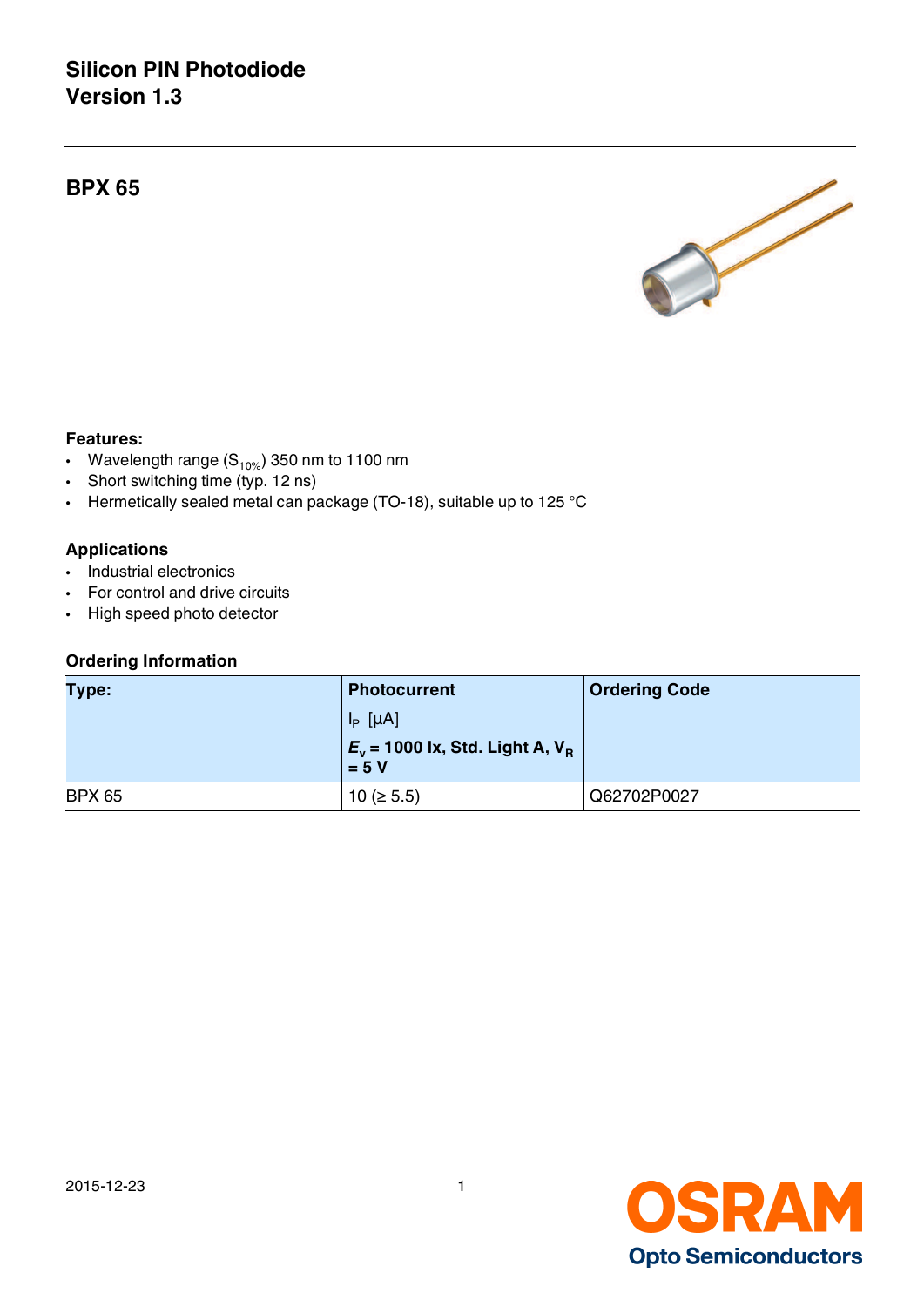# **Maximum Ratings** (T<sub>A</sub> = 25 °C)

| <b>Parameter</b>                                                         | <b>Symbol</b>                                            | <b>Values</b> | <b>Unit</b> |
|--------------------------------------------------------------------------|----------------------------------------------------------|---------------|-------------|
| Operating and storage temperature range                                  | $\mathsf{T}_{\mathsf{op}}$ , $\mathsf{T}_{\mathsf{stg}}$ | -40  125      | $^{\circ}C$ |
| Reverse voltage                                                          | $V_R$                                                    | 20            | ν           |
| Reverse voltage<br>(t < 2 min)                                           | $V_R$                                                    | 50            | ν           |
| <b>Total Power dissipation</b>                                           | $P_{\text{tot}}$                                         | 250           | mW          |
| <b>ESD withstand voltage</b><br>(acc. to ANSI/ ESDA/ JEDEC JS-001 - HBM) | V <sub>ESD</sub>                                         | 2000          | ٧           |

# **Characteristics** (T<sub>A</sub> = 25 °C)

| <b>Parameter</b>                                                                  |             | <b>Symbol</b>             | <b>Values</b>       | <b>Unit</b>              |
|-----------------------------------------------------------------------------------|-------------|---------------------------|---------------------|--------------------------|
| Spectral sensitivity<br>$(V_B = 5 V)$                                             | (typ)       | S                         | 10 ( $\geq 5.5$ )   | nA/lx                    |
| Photocurrent<br>$(E_v = 1000 \text{ lx}, \text{Std. Light A}, V_B = 5 \text{ V})$ | (typ (min)) | $I_{\mathsf{P}}$          | $10 \ ( \geq 5.5 )$ | μA                       |
| Wavelength of max. sensitivity                                                    | (typ)       | $\lambda_{\text{S max}}$  | 850                 | nm                       |
| Spectral range of sensitivity                                                     | (typ)       | $\lambda_{10\%}$          | (typ) 350<br>1100   | nm                       |
| Radiant sensitive area                                                            | (typ)       | A                         | 1.00                | mm <sup>2</sup>          |
| Dimensions of radiant sensitive area                                              | (typ)       | L x W                     | $1 \times 1$        | mmx<br>mm                |
| Half angle                                                                        | (typ)       | $\varphi$                 | ± 40                | $\circ$                  |
| Dark current<br>$(V_R = 20 V)$                                                    | (typ (max)) | $I_{\mathsf{R}}$          | 1 ( $\leq$ 5)       | nA                       |
| Spectral sensitivity of the chip<br>$(\lambda = 850$ nm)                          | (typ)       | $S_{\lambda\,\text{typ}}$ | 0.55                | A/W                      |
| Quantum yield of the chip                                                         | (typ)       | η                         | 0.80                | Electro<br>ns<br>/Photon |
| Open-circuit voltage<br>$(E_v = 1000 \text{ lx}, \text{Std. Light A})$            | (typ (min)) | $V_{\rm O}$               | $320 (= 270)$       | mV                       |
| Short-circuit current<br>$(E_v = 1000 \text{ lx}, \text{Std. Light A})$           | (typ)       | $I_{SC}$                  | 10                  | μA                       |
| Rise and fall time<br>$(V_R = 5 V, R_L = 50 \Omega, \lambda = 850 \text{ nm})$    | (typ)       | $t_r$ , $t_f$             | 0.012               | μs                       |
| Forward voltage<br>$(I_F = 100 \text{ mA}, E = 0)$                                | (typ)       | $V_F$                     | 1.3                 | $\vee$                   |
| Capacitance<br>$(V_B = 0 V, f = 1 MHz, E = 0)$                                    | (typ)       | $C_0$                     | 11                  | pF                       |

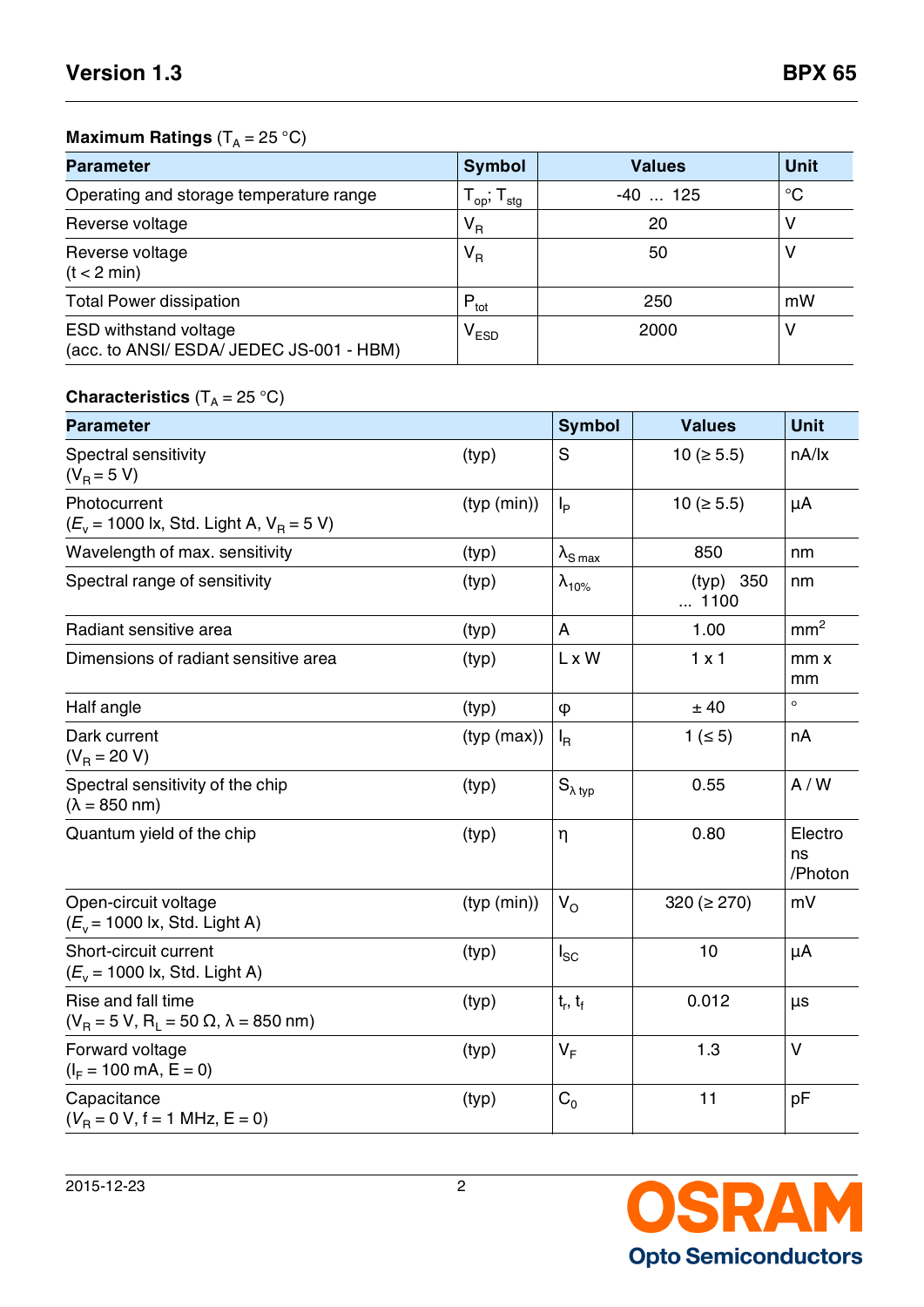# **Version 1.3 BPX 65**

| <b>Parameter</b>                                           |       | <b>Symbol</b> | <b>Values</b> | <b>Unit</b>                  |
|------------------------------------------------------------|-------|---------------|---------------|------------------------------|
| Temperature coefficient of $V_{\Omega}$                    | (typ) | $TC_{V}$      | $-2.6$        | mV/K                         |
| Temperature coefficient of $I_{SC}$<br>(Std. Light A)      | (typ) | TC,           | 0.18          | $%$ /K                       |
| Noise equivalent power<br>$(V_B = 20 V, \lambda = 850$ nm) | (typ) | <b>NEP</b>    | 0.033         | pW/<br>$Hz^{1/2}$            |
| Detection limit                                            | (typ) | $D^*$         | 3.1e12        | cm x<br>$Hz^{\frac{1}{2}}/W$ |

**Relative Spectral Sensitivity** 1) *page 7*

 $S_{rel} = f(\lambda)$ 



**Photocurrent / Open-Circuit Voltage** 1) *page 7*

 $I_P$  (V<sub>R</sub> = 5 V) / V<sub>O</sub> = f( $E_v$ )



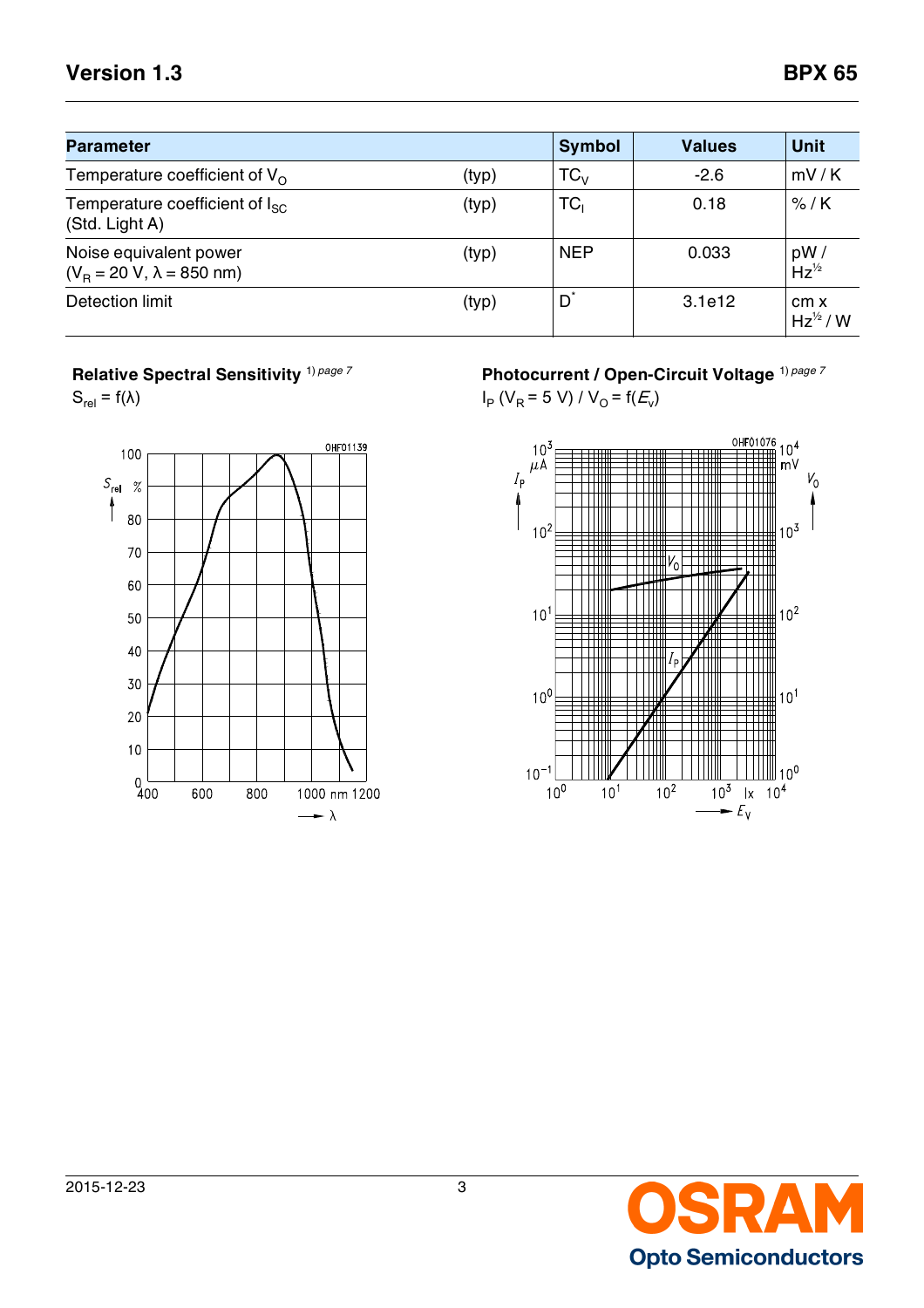## **Power Consumption**

 $P_{\text{tot}} = f(T_A)$ 



**Capacitance** 1) *page 7*  $C = f(V_R)$ , f = 1 MHz, E = 0



**Dark Current** 1) *page 7*  $I_R = f(V_R)$ , E = 0



**Dark Current** 1) *page 7*  $I_R = f(T_A)$ ,  $V_R = 20$  V,  $E = 0$ 



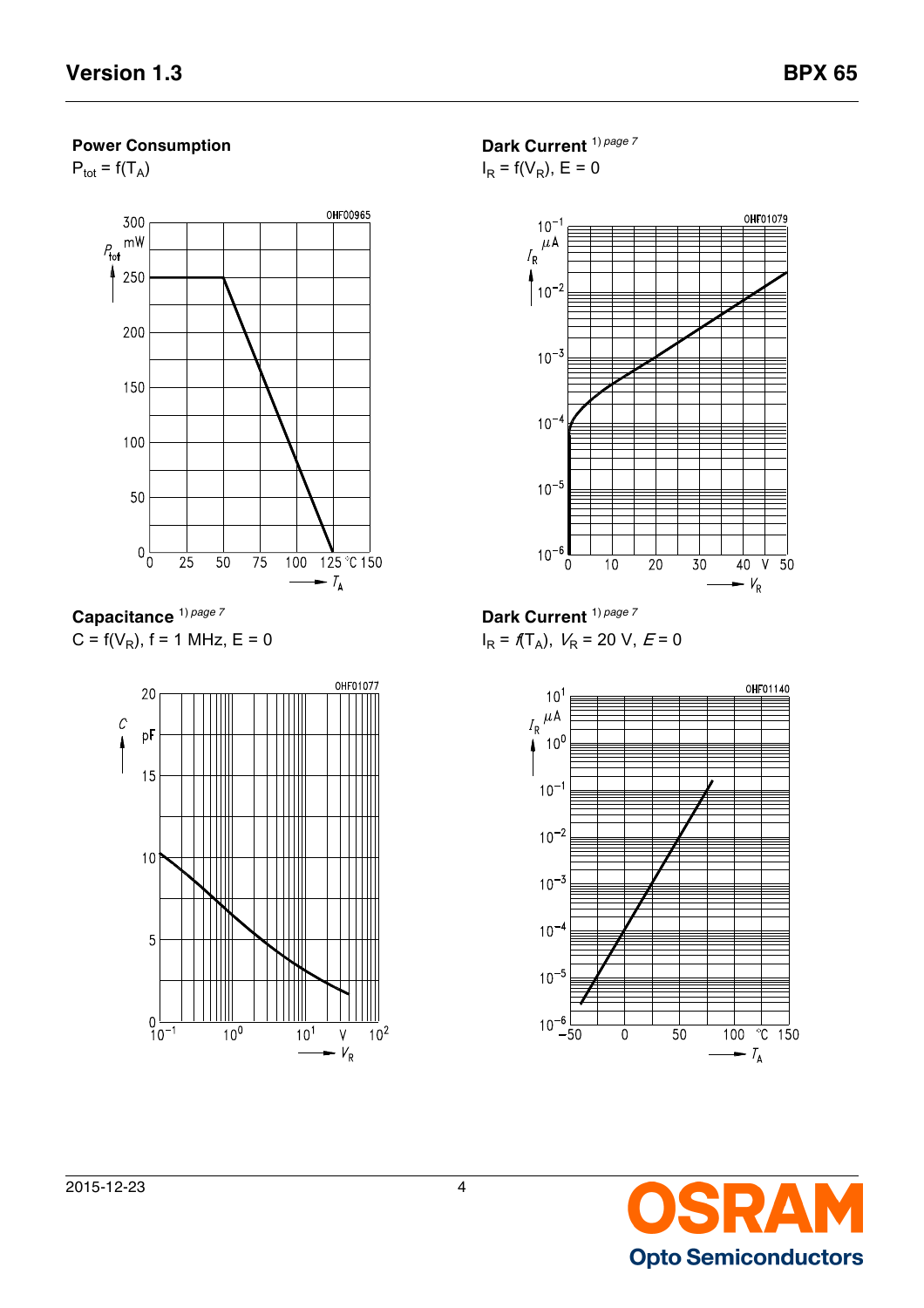### **Directional Characteristics** 1) *page 7*

 $S_{rel} = f(\phi)$ 







## Dimensions in mm (inch).

## **Package** Metal Can (TO-18), hermetically sealed

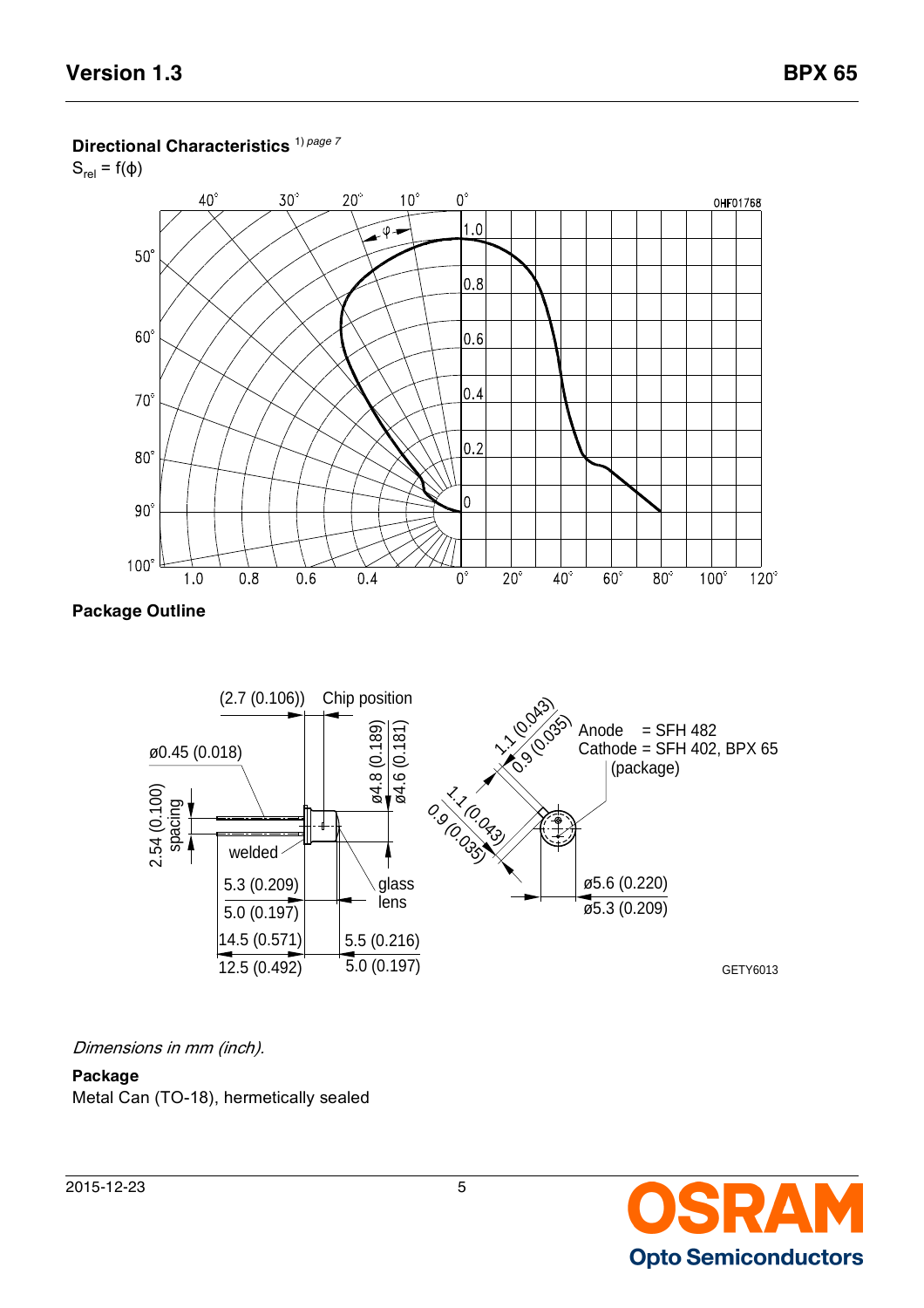## **Approximate Weight:**

0.3 g

# **TTW Soldering**

IEC-61760-1 TTW



# **Disclaimer**

Language english will prevail in case of any discrepancies or deviations between the two language wordings.

#### **Attention please!**

The information describes the type of component and shall not be considered as assured characteristics.

Terms of delivery and rights to change design reserved. Due to technical requirements components may contain dangerous substances.

For information on the types in question please contact our Sales Organization.

If printed or downloaded, please find the latest version in the Internet.

#### **Packing**

Please use the recycling operators known to you. We can also help you – get in touch with your nearest sales office. By agreement we will take packing material back, if it is sorted. You must bear the costs of transport. For packing material that is returned to us unsorted or which we are not obliged to accept, we shall have to invoice you for any costs incurred.

**Components used in life-support devices or systems must be expressly authorized for such purpose!** Critical components\* may only be used in life-support devices\*\* or systems with the express written approval of OSRAM OS.

\*) A critical component is a component used in a life-support device or system whose failure can reasonably be expected to cause the failure of that life-support device or system, or to affect its safety or the effectiveness of that device or system.

\*\*) Life support devices or systems are intended (a) to be implanted in the human body, or (b) to support and/or maintain and sustain human life. If they fail, it is reasonable to assume that the health and the life of the user may be endangered.

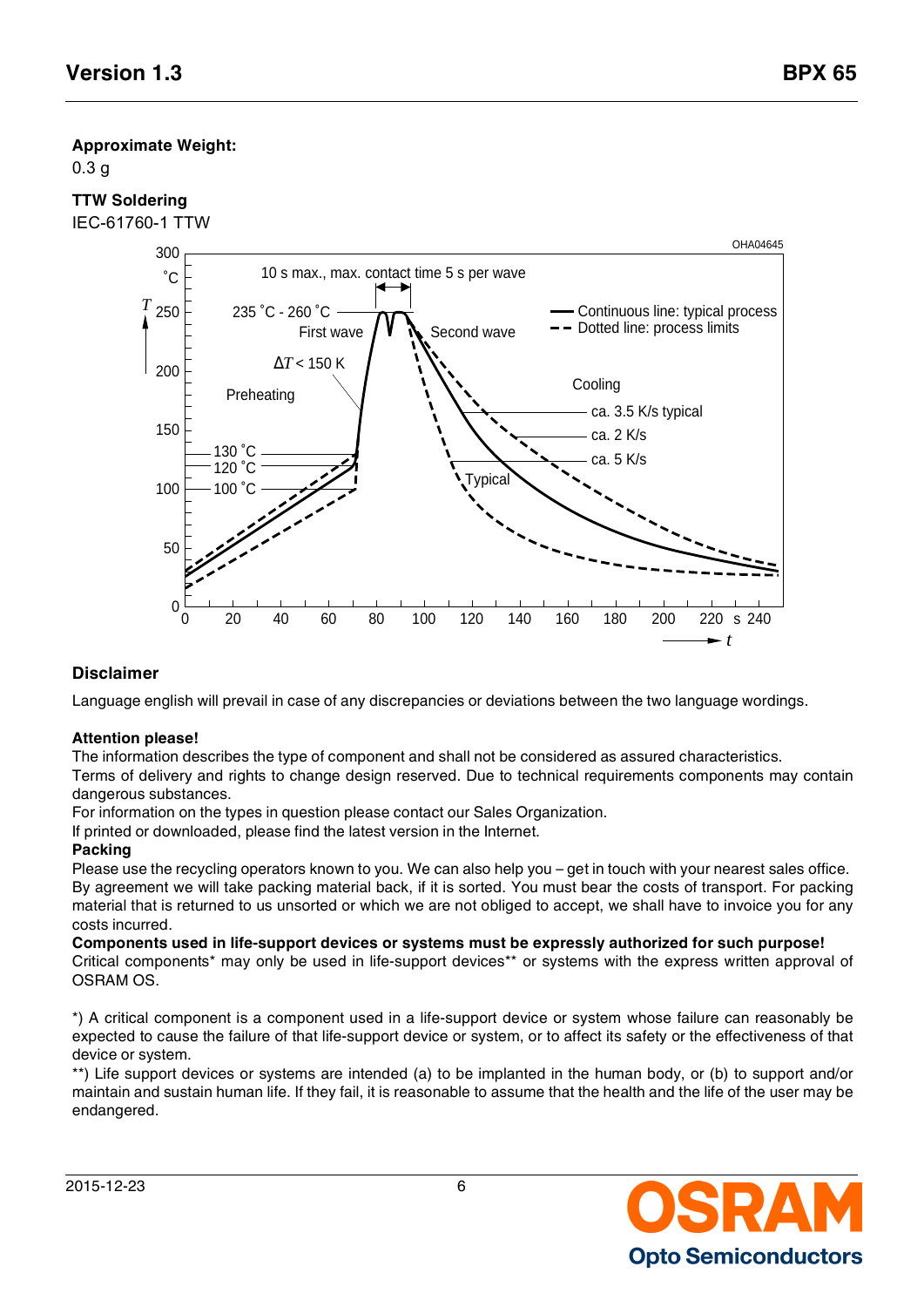## **Glossary**

1) **Typical Values:** Due to the special conditions of the manufacturing processes of LED, the typical data or calculated correlations of technical parameters can only reflect statistical figures. These do not necessarily correspond to the actual parameters of each single product, which could differ from the typical data and calculated correlations or the typical characteristic line. If requested, e.g. because of technical improvements, these typ. data will be changed without any further notice.